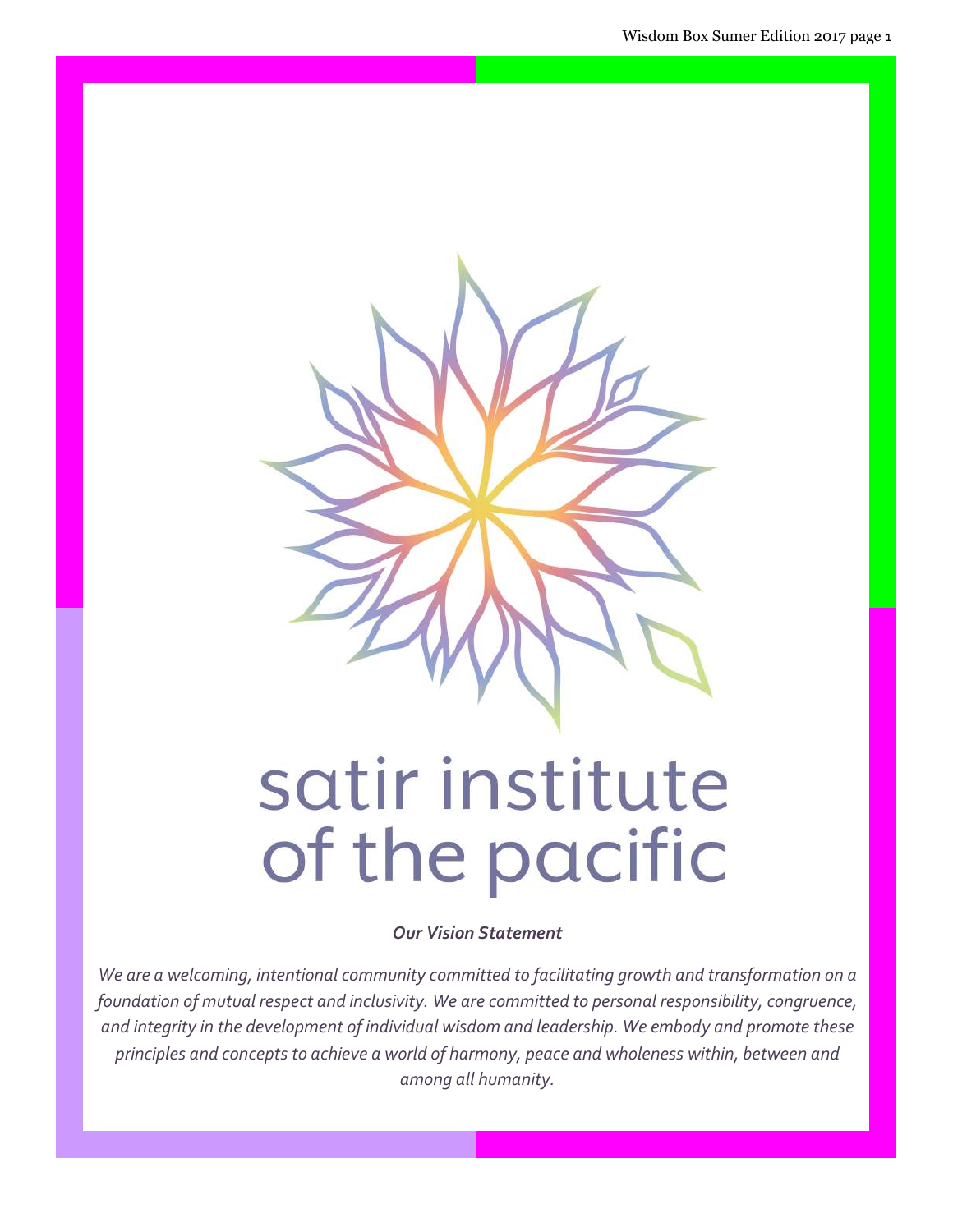# Wisdom Box

### The Newsletter of the Satir Institute of the Pacific connecting members throughout the world

| Inside this issue:                                             |    |
|----------------------------------------------------------------|----|
| President's Report                                             | 3  |
| Letter From the Editor                                         | 4  |
| News From the Board                                            | 5  |
| <b>Training News</b>                                           | 6  |
| Membership News                                                | 8  |
| <b>International News</b>                                      | 14 |
| Other News                                                     | 17 |
| Resources: Satir International Journal, Annotated Bibliography | 18 |
| Appreciations                                                  | 20 |
| Advertising/Classifieds                                        | 21 |
| Next Issue                                                     | 22 |

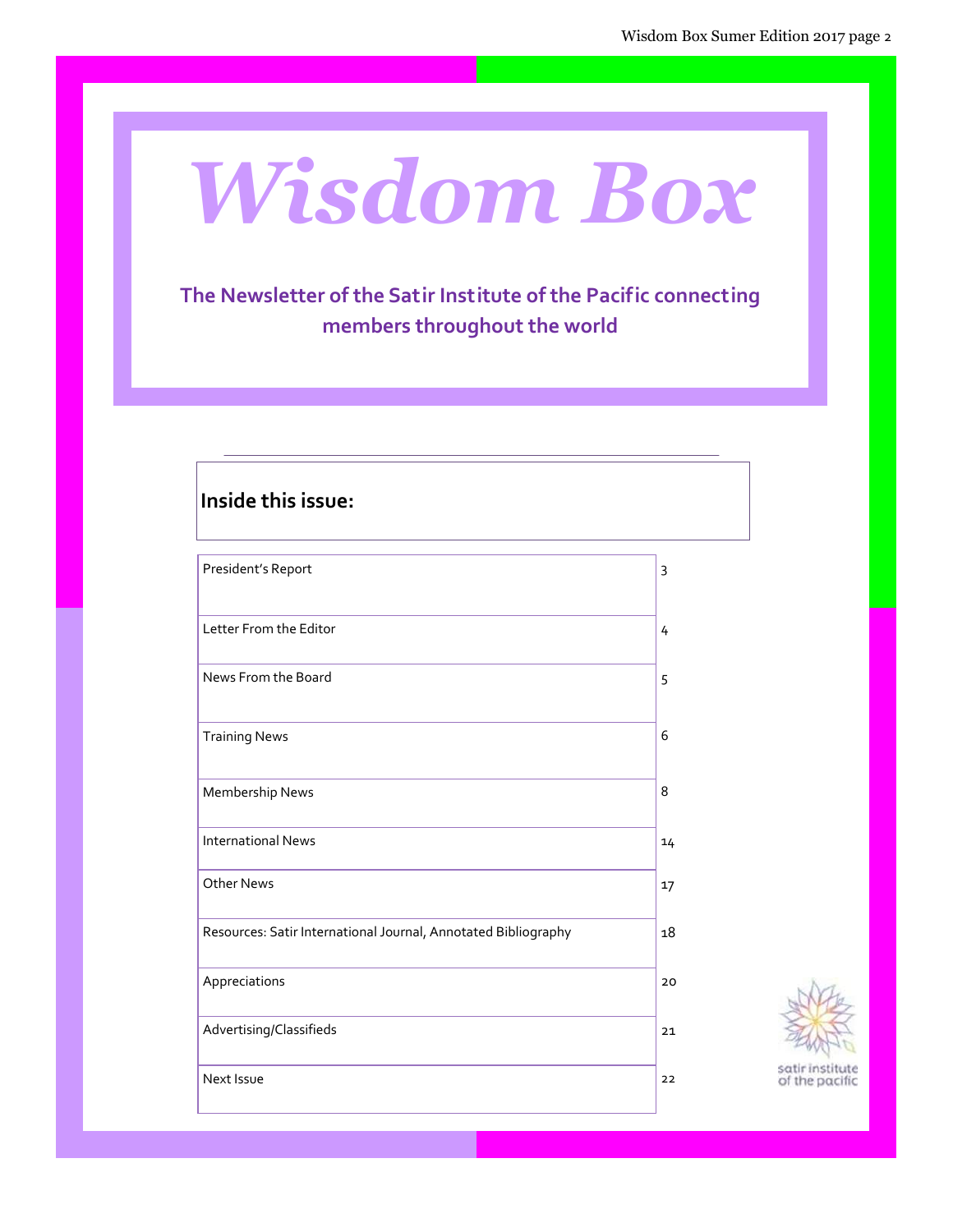# President's Message

Greetings and Happy Summer! Kid's will soon be out of school, vacations will be experienced and shared with friends and family, and SIP Level one and Level two intensives will start soon!! I wish you happiness, joy and connection throughout the summer.

Do you remember me telling you that the Satir Institute of the Pacific's Annual Board Retreat was going to be in May at Loon Lake Resort? In the last Wisdom Box I shared one of Virginia Satir's quotes that guided our working retreat weekend.

"Feelings of worth can flourish only in an atmosphere where individual differences are appreciated, mistakes are tolerated, communication is open, and rules are flexible - the kind of atmosphere that is found in a nurturing family."

Throughout our retreat weekend, we sculpted our board experiences. Remember, sculpting is externalizing an internal experience. Sculpting surfaces body memories that often are outside of our conscious awareness. Bringing unconscious awareness into conscious awareness allows and promotes processing, growth and creativity! We purposely worked to have both personal growth AND accomplish SIP business. I wanted to establish a community where we could go beyond our comfort zones into a place of wonderful creativity. Throughout our retreat we focused on building safety, trust and being fully present in the moment. Consciously building safety and trust, and being fully present in the moment allowed us to be 'straight' with one another. We became a nurturing family.

Satir said, "We must restore what people had as small children—fully sensory perceptions. Children look easily, touch easily and hear easily up to about a year and half (maybe not even that long), and after that their senses have to go underground." We purposely worked to restore and experience full sensory perceptions with singing, drumming, physical touch, and meditations. It was a true retreat. Much creative work was accomplished collaboratively. We have a new 3 year plan for training, membership and marketing. One of our new decisions is to offeri a training for trainers program in the fall of 2018. This meets one of our SIP Mission Criteria - TO DEVELOP CURRICULA LEADING TO CERTIFICATION FOR PERSONS WANTING TO DEVELOP PROFESSIONAL EXPERTISE IN THE SATIR MODEL. Membership will be offering new opportunities to be and stay connected with SIP members. This meets another one of our SIP Mission Criteria - TO ACT AS A MUTUAL SUPPORT SYSTEM. Marketing is working on changing some of our website language and recruiting volunteers. Our board made a decision to mindfully and consciously work towards having a balanced budget for the next three years! We will be working to educate board members, including myself, on how a non-profit society can have a balanced budget. Our finance committee, led by our lovely Treasurer, Tonda, will propose a three year balanced budget to the entire board in the next few months.

Please enjoy this edition of the Wisdom Box with all of our exciting new endeavors, ideas, and changes including its new format and bonus information. We invite you to connect with us. Send us an email or



call if you would like to be involved with SIP by volunteering, attending clinical evenings, registering for one or more of our programs, or send an article for the Wisdom Box, please contact Cindi, or one of our board members, or me. We want to hear from you and we are here for you!

Linda Lucas President, Satir Institute of the Pacific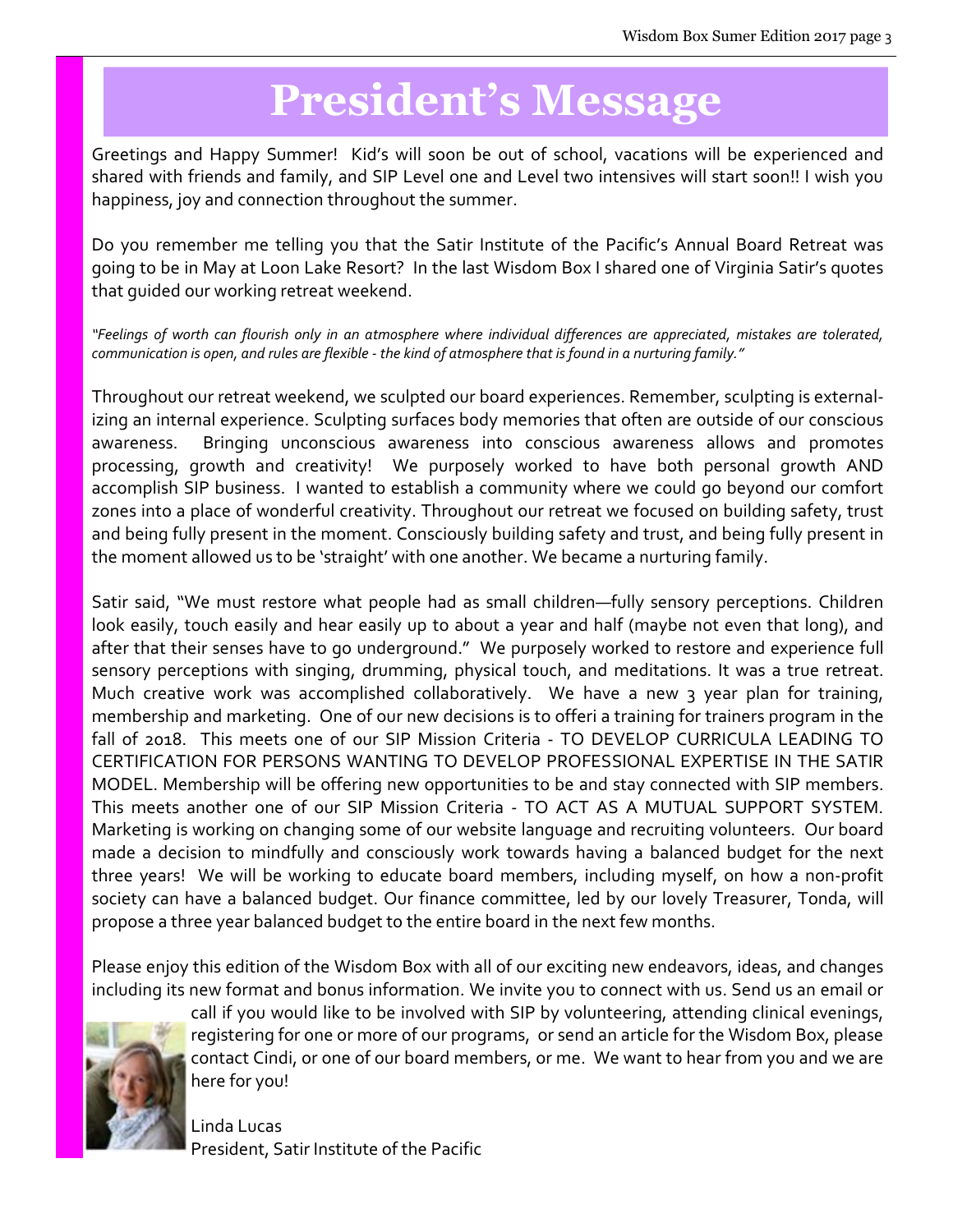# Letter From the Editor

Welcome to our newly formatted Wisdom Box. As the new Director of Membership, my goal has been to connect with members and provide greater accessibility for our members to connect with SIP and with each other. I hope you find this edition of the Wisdom Box to be informative about what is happening around our institute, with our individual members and around the world. I also hope you find this edition engaging and interactive as we have some new fun interactive sections. As Linda stated in her President's message, our mission is to be a mutual support for members, between members and among members around the world. I am committed to and passionate about exploring and experimenting with new creative ways of doing this in the next few years. The format of this edition is one of many things you will find to be new and different with our institute this year. Please explore this newsletter and let us know what you think.

If you are interested in being more connected or involved with our institute, the board, our many committees or various projects that we are creating (including editing this lovely newsletter) please do not hesitate to contact us at SIP through Cindi at 604-634-0572 or via our website contacts www.satirpacific.org.

Teresa McLellan Director of Membership "Temporary" Editor for the Wisdom Box newsletter newsletter@satirpacific.org





### "Peace Within, Peace Between, Peace Among" Virginia Satir

### Board Members 2017/18

| President - Linda Lucas, MA, LCPC                  | <b>Directors at Large:</b>               |
|----------------------------------------------------|------------------------------------------|
| Secretary - Denise Wynne, MSW, RSW                 | Maureen Boliszczuk                       |
| Treasurer - Tonda Chin, MS, LPC                    | Madeleine DeLittle, RTC, MTC, RCS, Ph.D. |
| Director of Training - Jennifer Nagel, MA, RCC     | Cand.                                    |
| Director of Membership - Teresa McLellan, MAC, RCC | Moira Haagen, M.Ed. RCC                  |
| Director of Marketing - Corrinna Douglas, MCP, RCC | Lyla Harman, BSW, MSW, RSW               |
| Past President - Michael Callaghan, RTC            | <b>Wisdom Box Editor - TBA</b>           |
|                                                    |                                          |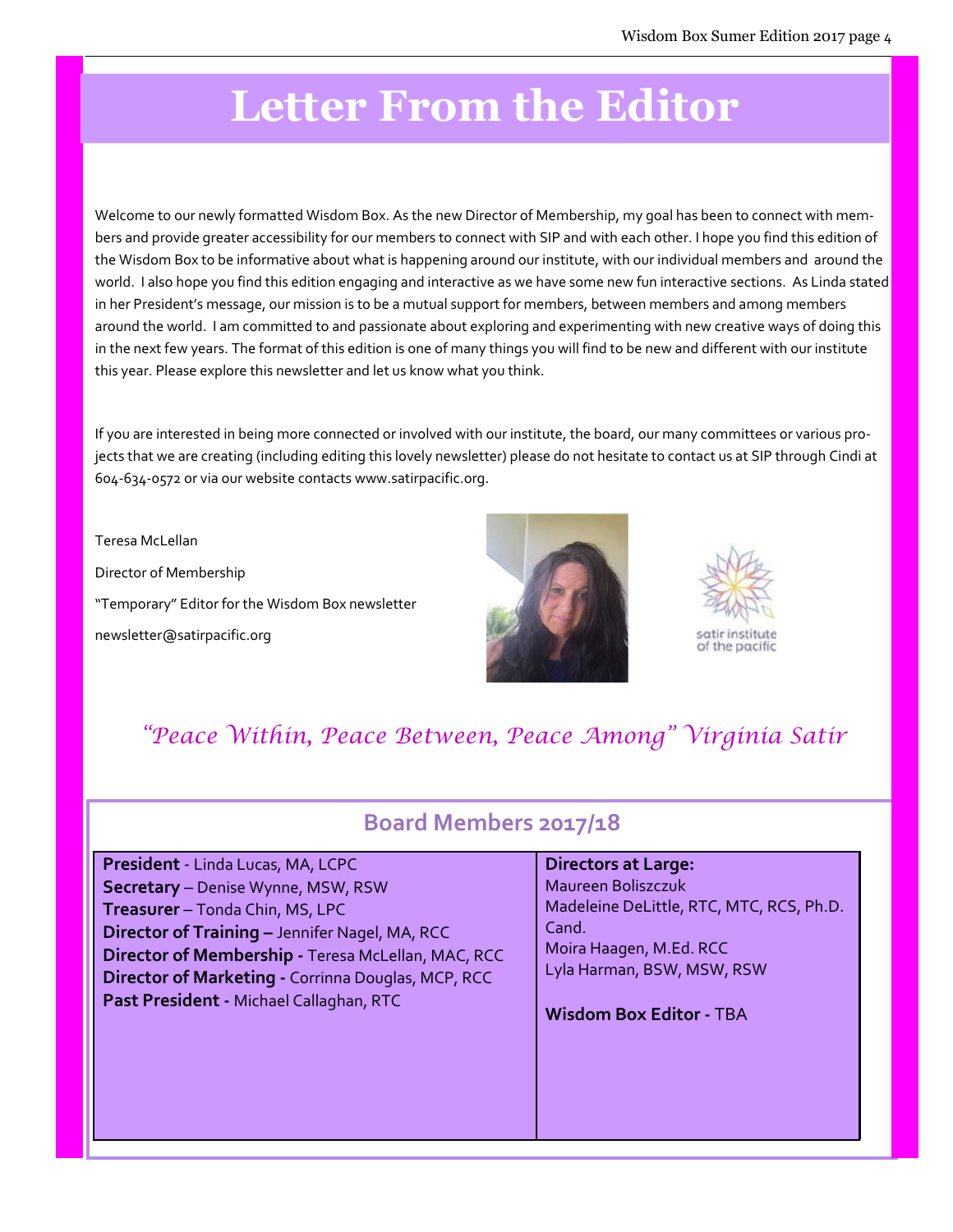# News From the Board

#### Annual Board Retreat May 26-28, 2017.

Our Board of Directors were incredibly productive at our annual retreat this year. Loon Lake Retreat Centre in the UBC forest grounds in Maple Ridge was the perfect serene backdrop for the immense creativity, peacefulness and connection that occurred throughout the weekend together. Those who attended were Linda Lucas, Jennifer Nagel, Corrinna Douglas, Teresa McLellan, Michael Callaghan, Denise Wynne, Tonda Chin , Lyla Harman and Cindi Mueller. Moira Haagen was able to join us for part of Saturday but unfortunately Madeleine Delittle and Maureen Bolischuk were unable to join us this time. We look forward to sharing our 3 year plan with you in the coming months.





Left: Michael, Lyla & Jennifer, Left Middle: Our Past President Michael Callaghan, Right Middle: Tonda, Cindi and Linda, Right: Denise, Teresa, Corrinna & Linda

#### INVITATION TO ALL SIP MEMBERS

Have you given Meditations at SIP Training Programs, SIP Approved Programs or other SIP events? If so, we would like to hear from you.

At the recent Board Retreat it was suggested we should publish a book, or a CD or both, of Meditations given by SIP members to celebrate SIP's upcoming 20<sup>th</sup> anniversary in the summer of 2018. The idea is part of SIP's effort to both add to our Satir resources and to showcase some of the talent of our members worldwide.

The first step is to find out if we would have sufficient material to make this project viable. The second step would be to form a small working group to look at the material, select what should be included, make recommendations to the Board and see the project through to fruition.

If you would like either to participate as a member of this working group or contribute ideas to the group, please email me michaeltc@shaw.ca

If you have written or recorded Meditations you would like to be considered for publication, please send them to me michaeltc@shaw.ca

Michael Callaghan Past President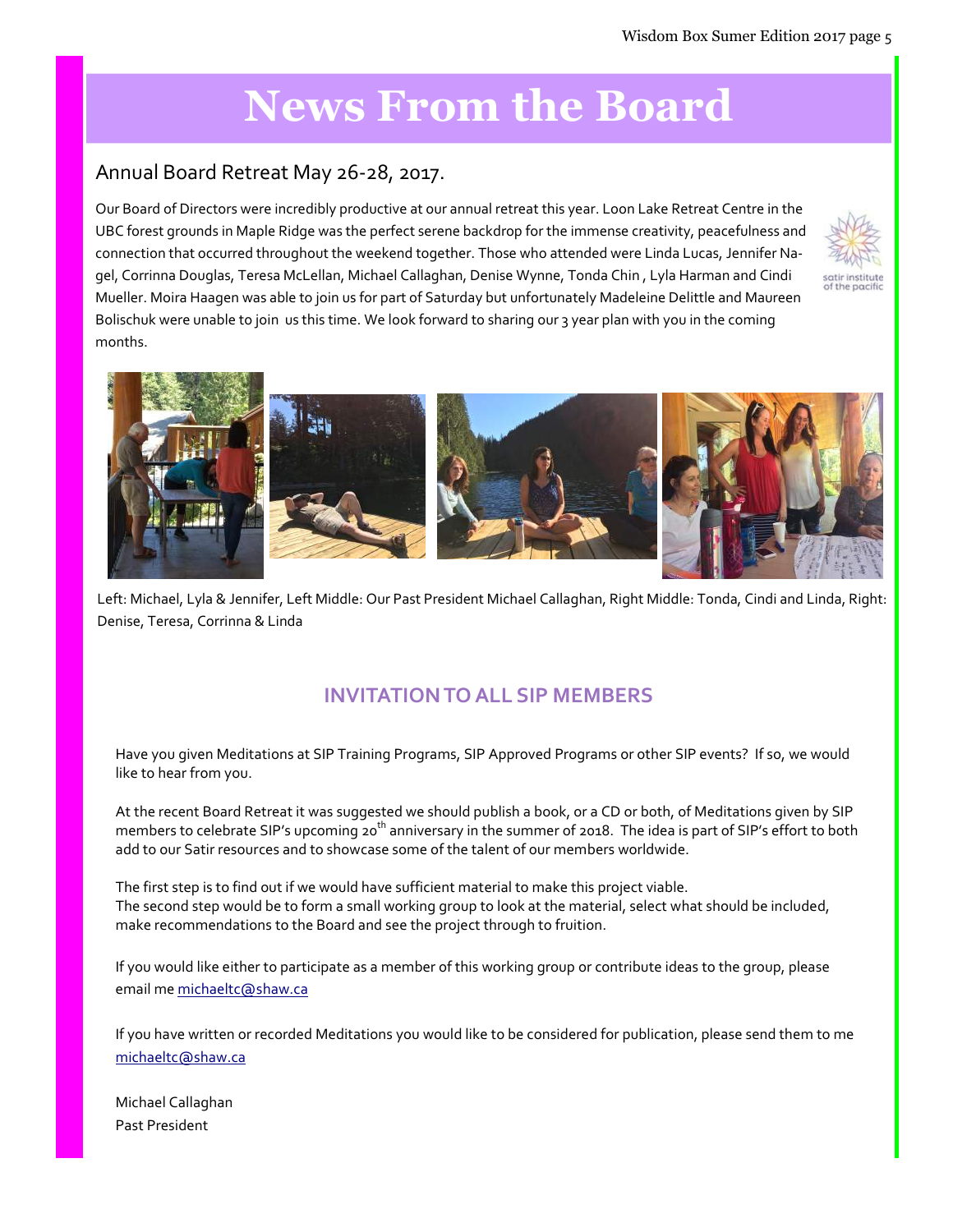# Current Summer 2017 Programs

#### Satir Transformational Systemic Therapy Level I Residential, Langley

resa McI ellan, I vla Harman small group facilitators: Corrinna Douglas, Teresa McLellan, Lyla Harman<br>July 20 - August 7, 2017 Trainer: Kathlyne Maki-Banmen July 29 - August 7, 2017

#### $\mathbf{D}$   $\mathbf{D}$   $\mathbf{D}$   $\mathbf{D}$   $\mathbf{D}$   $\mathbf{D}$   $\mathbf{D}$   $\mathbf{D}$   $\mathbf{D}$   $\mathbf{D}$ Satir Transformational Systemic Therapy Level II Residential, Langley Trainer: Kathlyne Maki-Banmen small group facilitators: Klaus Klein, Don Potkins July 4 - 13, 2017

# Fall 2017 Programs

TRAINING NEWS Director of Training: Jennifer Nagel Director of Training: Jennifer Nagel

Satir Transformational Systemic Therapy Level I Surrey Trainer: Jennifer Nagel small group facilitators: Corrinna Douglas, Teresa McLellan, Lyla Harman September 2017 – February 2018

Kamloops - 2 day intro to Satir Model workshop Trainer: Jennifer Nagel organized and assisted by Corrinna Douglas November 16 - 17, 2017

BCACC Skills for Mindful Living Series Jennifer Nagel presenting "From Coping to Congruence" November 23, 2017

# Spring & Summer 2018 Programs



of the pacific

Satir in the Sandtray, Part 1 and 2 Surrey Trainer: Madeleine DeLittle November 18 - 19, 2017 and March 17 - 18, 2018

STST Level II, Surrey Trainer: Kathlyne Maki-Banmen Assisted by: Linda Lucas January 5 - 7, Feb 2 - 5, and March 9 - 11 2018

#### Live Your Best Story - a personal growth retreat Trainer: Carolyn Nesbitt Spring or Fall, 2018 (dates to be determined, possibly on Bowen Island)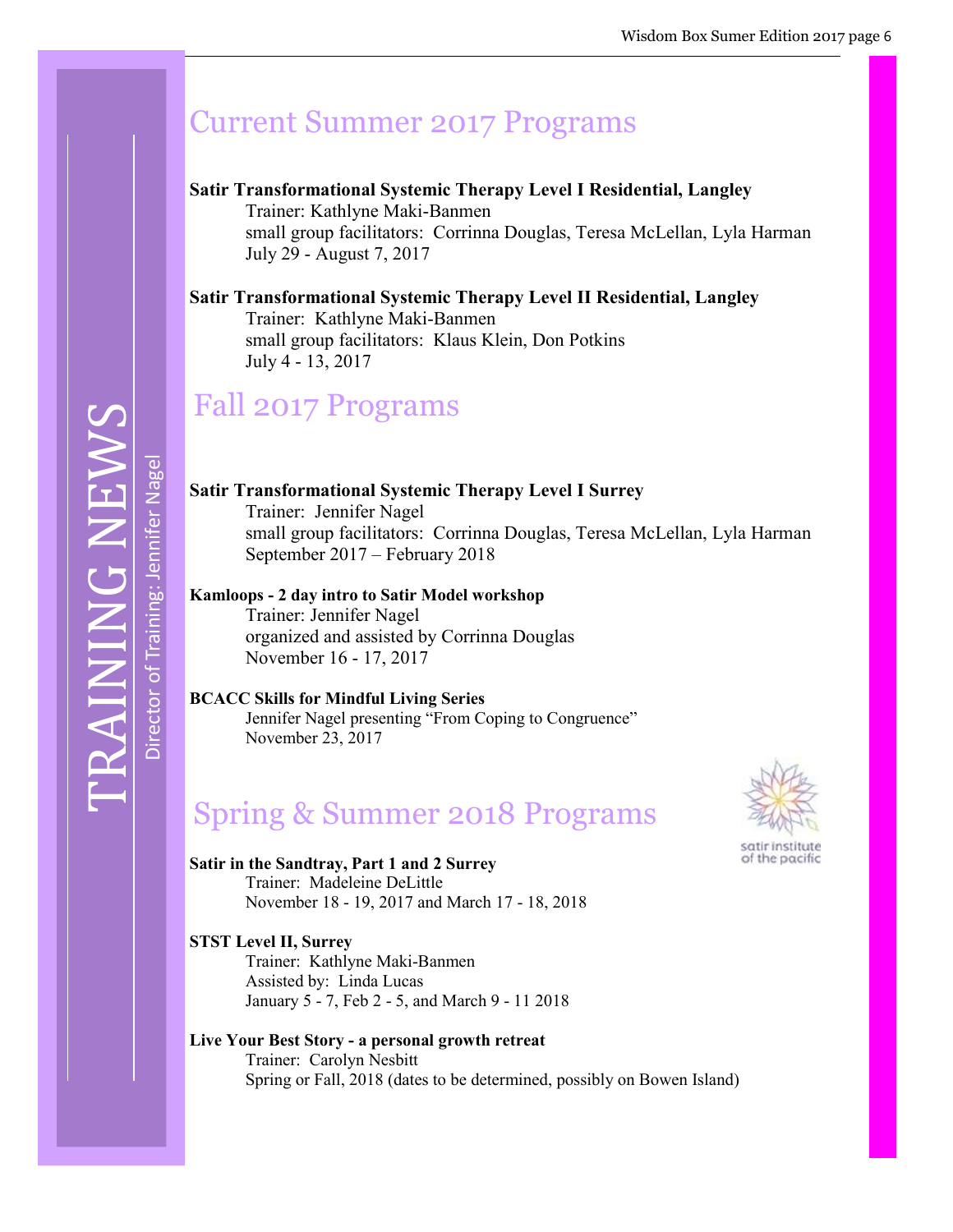

#### Sponsored by the Satir Institute of the Pacific

Trainers: Linda Lucas, MA, LCPC Anne Morrison, RSW, MSW

Jennifer Nagel, MA, RCC Dr. Carolyn Nesbitt, PhD., R.Psych.

This 6-day residential program provides the opportunity to deepen your work with families by helping clients access their inner strengths and resources to stimulate their inner healing energy. Experientially explore 'the use of self' in the process of transformational change within a family system.

| This program will explore ways to:                                                                                                                  | <b>Program Overview</b>                                                   |  |
|-----------------------------------------------------------------------------------------------------------------------------------------------------|---------------------------------------------------------------------------|--|
| • Maintain authentic contact and connection within<br>the family system                                                                             | DAY 1: Transformational Systemic Therapy with Fami-<br>lies - Linda Lucas |  |
| • Activate and utilize resources                                                                                                                    | DAY 2: Use of Self in Therapy - Anne Morrison                             |  |
| • Trust intuition to quide the process                                                                                                              | DAY 3: Sculpting in Family Therapy - Jennifer Nagel                       |  |
| • Recognize triggers within Self                                                                                                                    | DAY 4: Working with Anxiety in Family Therapy - Caro-                     |  |
| • Heal from the impacts of grief                                                                                                                    | lyn Nesbitt                                                               |  |
| • Transform the impacts of anxiety and trauma                                                                                                       | DAY 5: Grief in Family Therapy - Anne Morrison                            |  |
| • Externalize family dynamics through sculpting                                                                                                     | DAY 6: Anchor learnings, program closure -Linda Lucas                     |  |
| 6 days residential includes training/meals/snacks and accommodations ONIV $$1480$                                                                   |                                                                           |  |
| Commuter \$1155.00 includes Training/meals/snacks                                                                                                   |                                                                           |  |
| For More Information or to Register, contact Registrar Cindi Mueller: 1-604-634-0572 Email:<br>admin@satirpacific.org Website: www.satirpacific.org |                                                                           |  |

PROGRAM REQUIREMENT: Completion of TST Level 1 or equivalent training in the Satir Model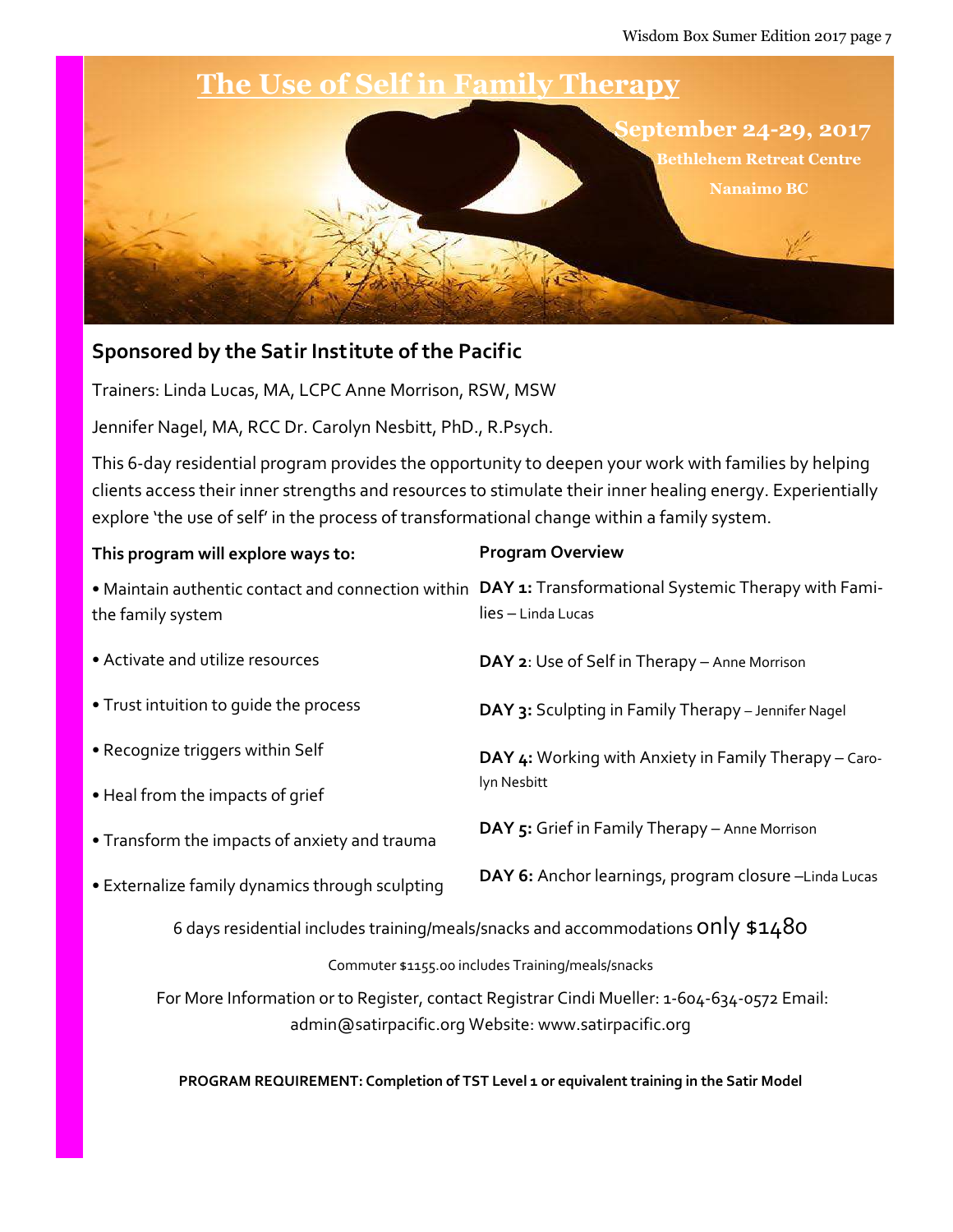# MEMBERSHIP NEWS

Director of Membership: Teresa McLellan

A BIG THANKS to all of you who have renewed your memberships this year and a BIG THANK YOU to those that came out to our first two Meet & Greet Membership events this year April 22 and June 10, 2017. Congratulations to Lysandra Chan who won the door prize April 22 and Volney Hui who won the door prize June 10.

We are hoping to reconnect and build our community over the few years until it is thriving, buzzing and full of life. In order to do this we are going to experiment with some new ways to connect with our members. We look forward to hearing your feedback and any suggestions you may have,

#### SO WE HAVE SOME NEW AND EXCITING THINGS COMING SOON FOR OUR MEMBERS…



We are in the process of creating a private online Facebook group for our members to connect and share how they are using the Satir Model in their personal and professional lives. As part of the mission of our organization, we want to provide a mutual support for our members around the world. However because we have so many members outside of the lower mainland, we need to find new ways to stay connected besides in person trainings and local social events.

DON'T WORRY, we will still offer as many in-person opportunities as our members are inter-

ested in. However we are finally stepping into the 21<sup>st</sup> century and trying some new technological approaches. Let us know if you are interested in joining this group and we will send you an invitation for you to connect with us.

We are also in the process of creating a private online Wechat group for our international members who are unable to connect with Facebook or join us at our local BC membership events. Lisa Shar is our international representative who will be setting up, hosting this group and working with us at SIP to ensure your feedback, questions and suggestions are heard by our organization.



If you are interested in joining this group and connecting with members around the world and already have a Wechat account, please send us your Wechat ID to membership@satirpacific.org or admin@satirpacific.org and we will add you to our Membership Services Wechat group. If you do not currently have a wechat account but are interested in joining, you can download the wechat app on your phone, follow the prompts and let us know when you have signed up. So we can invite you to join us

We hope that these new groups will allow for greater connection between members and offer a place for community and shared resources. In BC, we have created personal gatherings in different communities to bring members together to share how they are using the Satir Model in their personal and professional lives. We encourage you to also create these informal groups with members in your area in person or online to gain the same benefits that members across BC have been receiving.

Finally we are in the process of developing new resources to offer more online services to our members and hope to start sharing them as soon as we have them available.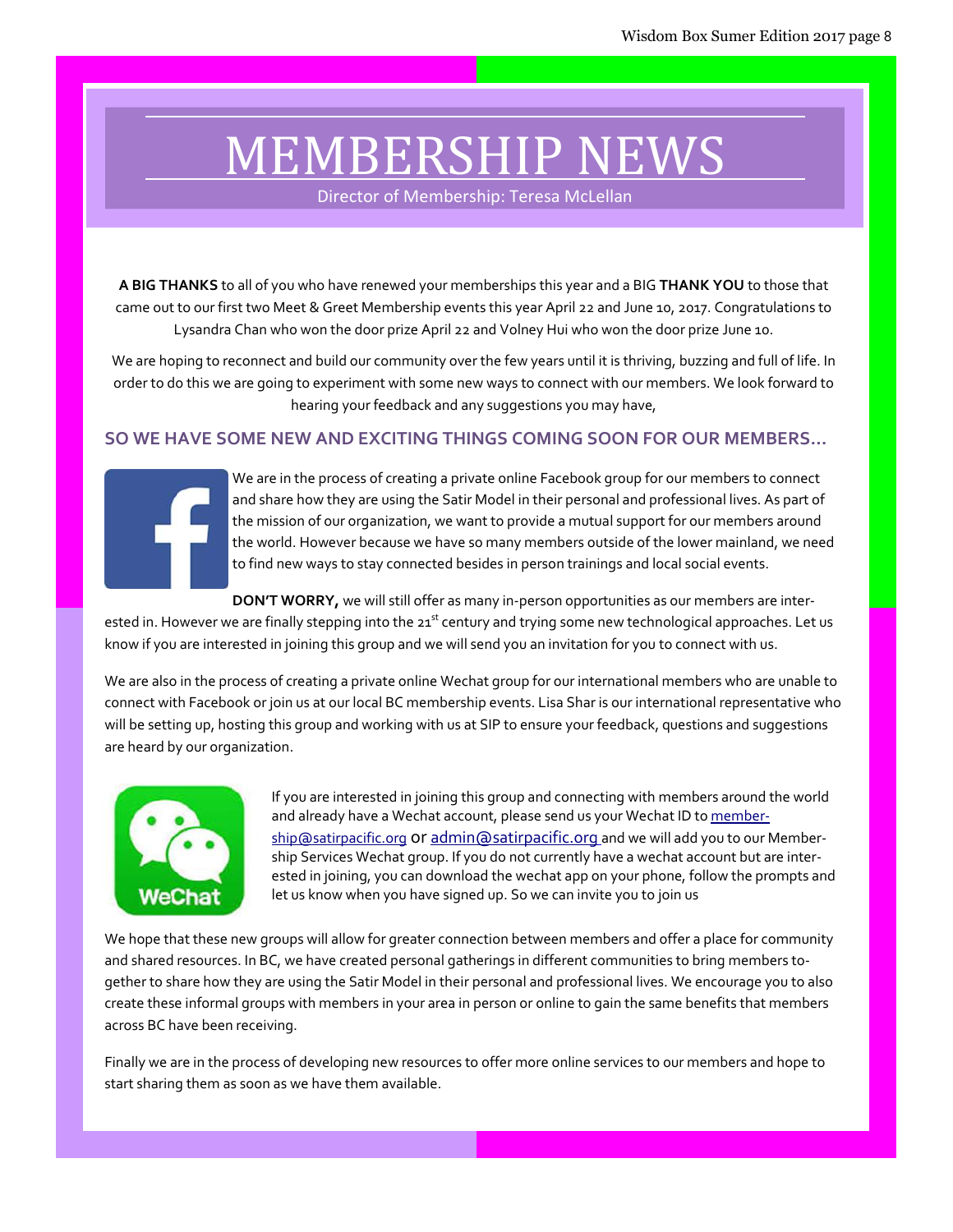

Finally we are looking into different ways to do our "Fireside Chats" or Community Connecting. We will be trying Zoom out this summer to see if it is a viable option to get together online and have conversations about how we are using the Satir Model both personally and professionally. We will send out an invitation via email when we have our next event sched-

uled. If you would prefer to receive these notices by text or would like a text in addition to email please let us know.

I would still LOVE to hear from you about how you heard about Satir, why you have joined SIP, and how we can keep you connected. Please let us know if you are interested in helping us become a more vibrant, welcoming, intentional community committed to facilitating growth and transformation based on the foundation of respect and inclusivity

**Sincerely** 

#### Teresa McLellan MAC RCC

Director of Membership Satir Institute of the Pacific Office: 604-634-0572 Cell: 604-318-5309 membership@satirpacific.org www.satirpacific.org

# **BUILDING A COMMUNITY** THROUGH CONNECTION



To explore how you can contribute to the growth of our community, please contact Corrinna Douglas:

Email: satirmktg@gmail.com

Phone: 1-250-572-5568

Do you have the "spirit of service" or feel the passion to contribute?

Satir Institute of the Pacific is looking for individuals to support various projects



satir institute of the pacific

### Membership Rates:

Clinical Members - \$75 per year Professional Members—\$50.00 per year Affiliate Members—\$25.00 per year

www.satirpacific.org/membership or contact Cindi Mueller at admin@satirpacific.org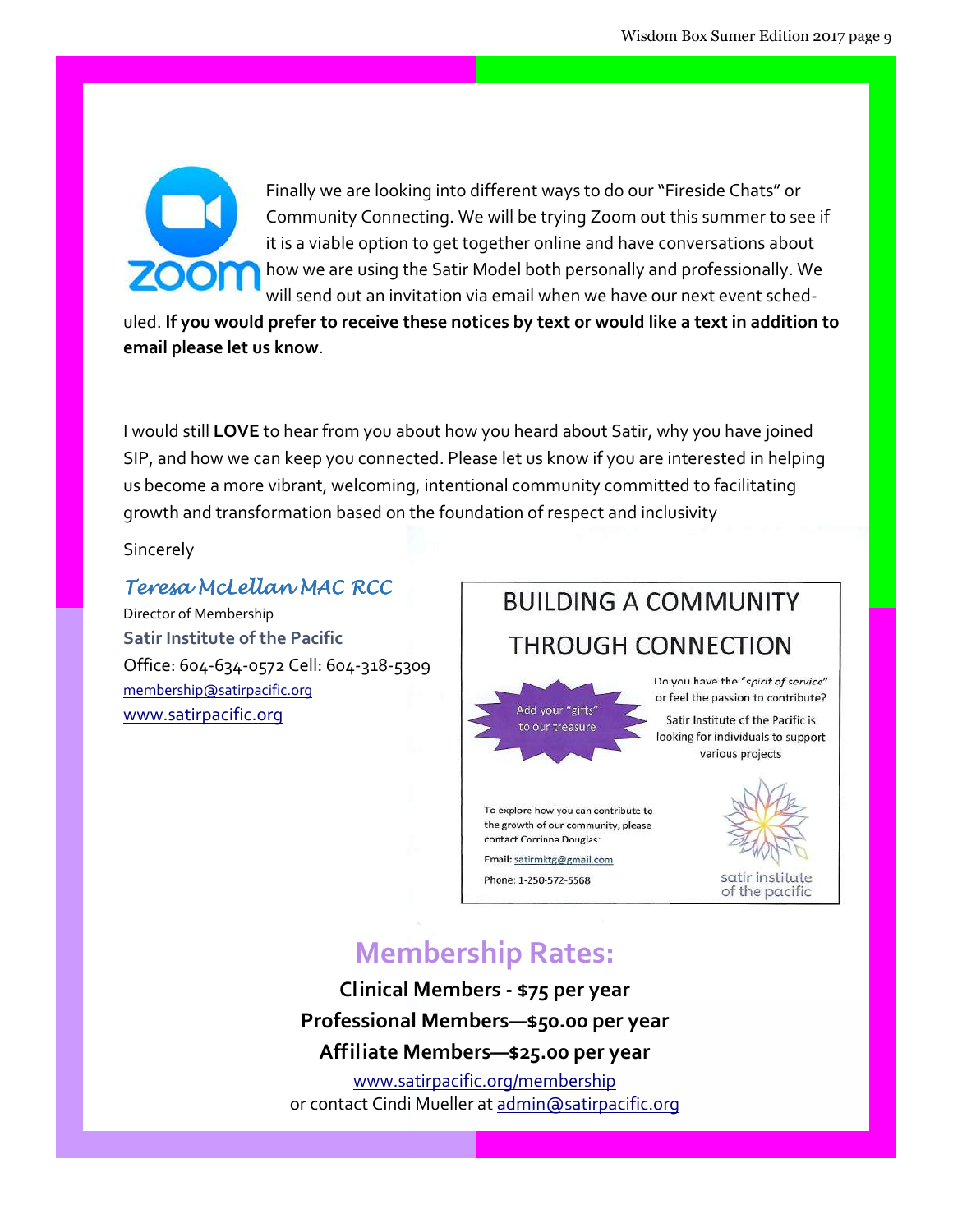## FIRESIDE CHATS– Vancouver Island



Thank you to Wendy Lum who sent in pictures and write ups for the Vancouver Island gatherings held over the last 3 years. We appreciate the effort, commitment, connection, support and encouragement that Wendy and Anne continue to offer our members and others interested in the Satir Model on Vancouver Island.



On February 28, 2015 we gathered in Victoria. Shauna Janz beautifully shared how she weaves the Iceberg Metaphor into her teaching and processing about grief and loss. Shauna also led an exercise where participants shared reflective thoughts about grief and loss in relationship to a picture that was individually chosen. Dyad conversation and group discussion was touching, and filled with rich metaphors and meanings.



Left to Right back row: Alma Jean Inkster (since has moved to Vernon), June Saracuse, Ariadne Patsiopoulos, Maxine Fisher, Chris Kallis (Shawnigan Lake), Terri Czegledi (Courtenay) Front: Barb Aronchick-Zachernuk (Nanaimo), Lyla Harman (Duncan)





In April 2016 we were privileged to participate in a wonderful sound experiential exercise using musical instruments and led by Maxine. We each picked an instrument, then intuitively shared musical sounds by tuning in to ourselves and with each other. Lyla showed her Iceberg Metaphor quilt with symbols to resonate with the Indigenous population. Lyla shared how she uses it while counselling within the Cowichan Tribes, Ts'ewulhtun Health Centre, Kwun'atsustul Program. This beautiful art piece was subsequently printed out as a poster that can be purchased through the Satir Institute.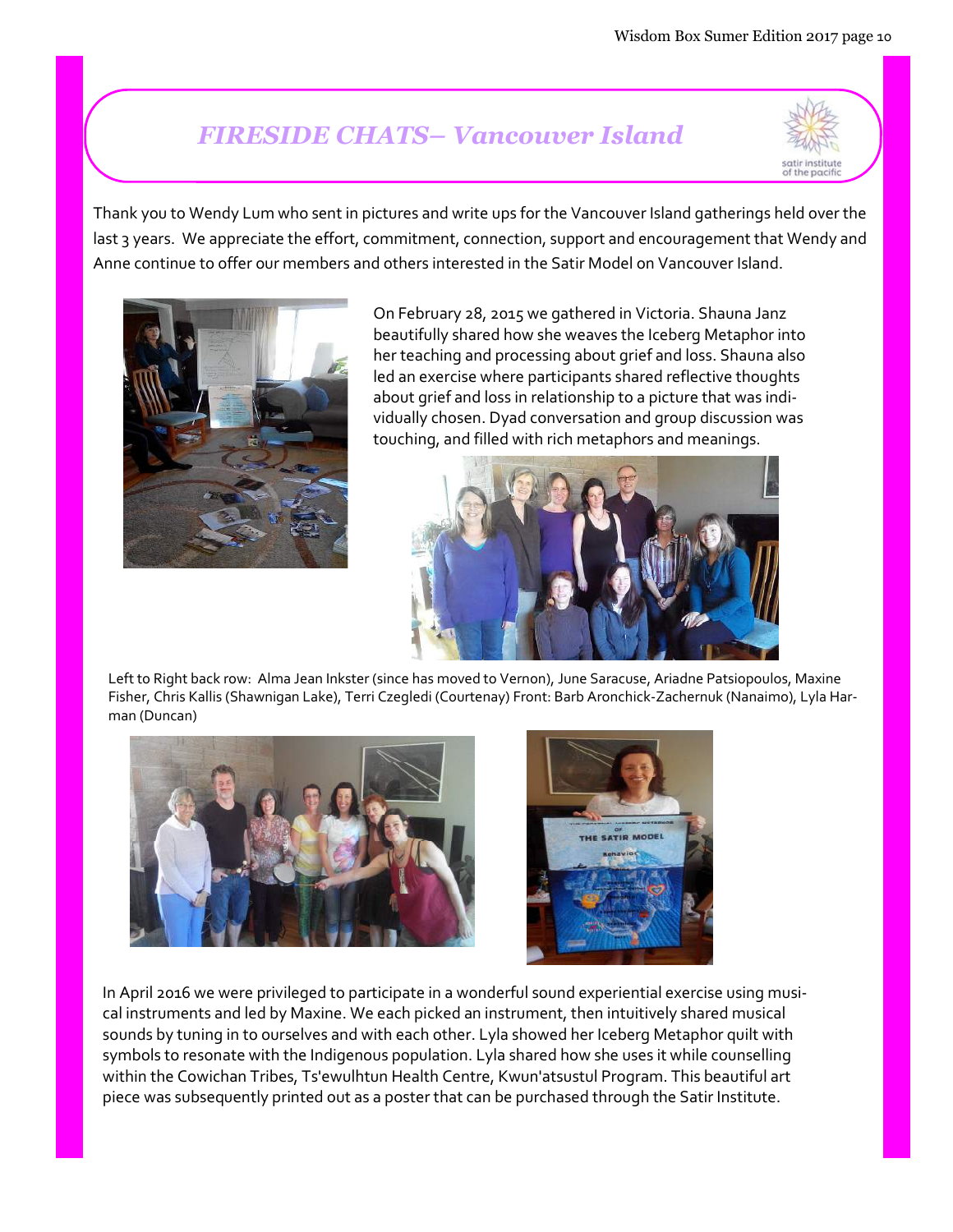On Saturday April 29, 2017, the Vancouver Island Satir group gathered at Wendy Lum's Victoria home. A warm and cozy fire created a true fireside chat! We enjoyed tasty savory and sweet treats, tea and coffee. It was lovely to reconnect with old Satir friends and welcome new Satir friends. We shared the integration of Satir's teaching with our unique way of being with clients and loved ones. Sharing included taking greater risks using Self in therapy sessions, integration of Satir with Shamanic work, intervention with family systems, indigenous community healing, use of Satir with play therapy, and therapy with the postsecondary student population. We connected and shared personal and professional impacts. We were intrigued to hear a proposal to create a Satir residential program specifically for our group to be held on Vancouver Island. How wonderful to have new creative possibilities in expanding the gift of Satir!





In attendance (left to right) were: Don Potkins (from the Cayman Islands and in transition to Ecuador); Sony Baron (who relocated from Vancouver to Victoria), Wendy Lum (taking the picture); Teresa Mclellan (Director of Membership) also made a special trip to join our gathering! Teresa even delivered the Todd Clark Unsung Hero award for Mary Leslie (relocated to Sidney from Vancouver, but was not able attend); Gail Franklin (Courtenay); Anita Chambers, James Dunn, Barbara Aronchick-Zachernuk (all from Nanaimo); Lyla Harman (Duncan) and Anne Morrison (Chemainus).

Above: Anne, Wendy and Don all interned in a level one Satir program many years ago.

Sheahan Letondre shared through email, " two nourishing concepts from Satir for me recently are the saying "Peace within, peace between, peace among" and the awareness that even when outer change is not possible, "Inner change is always possible". Working with clients who are oppressed through poverty and violence and with current political issues and trends, I sometimes struggle with feeling powerless and ineffectual myselfremembering that sometime, outer change isn't possible, but there can still be inner healing is helpful. Alsowhen I remind myself of "Peace within, peace between, peace among" I am able re-energise myself and remember the ripple effects (on friends, family, community, city, etc,) my personal healing can promote, as well as helping others on their healing journeys. It fills my heart and gives me meaning. Thank you Virginia! Happy rippling and appreciation for the meaningful work each of you do in this world"

### FRASER VALLEY COMMUNITY OF PRACTICE

A small group of SIP members in the Fraser Valley have been meeting in Fort Langley every couple months for the last few years. On May 1, Tricia Antoniuk, Madeleine DeLittle, Moira Haagen, Sandi Bossons and Teresa McLellan gathered in the playhouse to connect around the sand tray before moving into the big house to share how they are currently using the Satir Model in their lives.

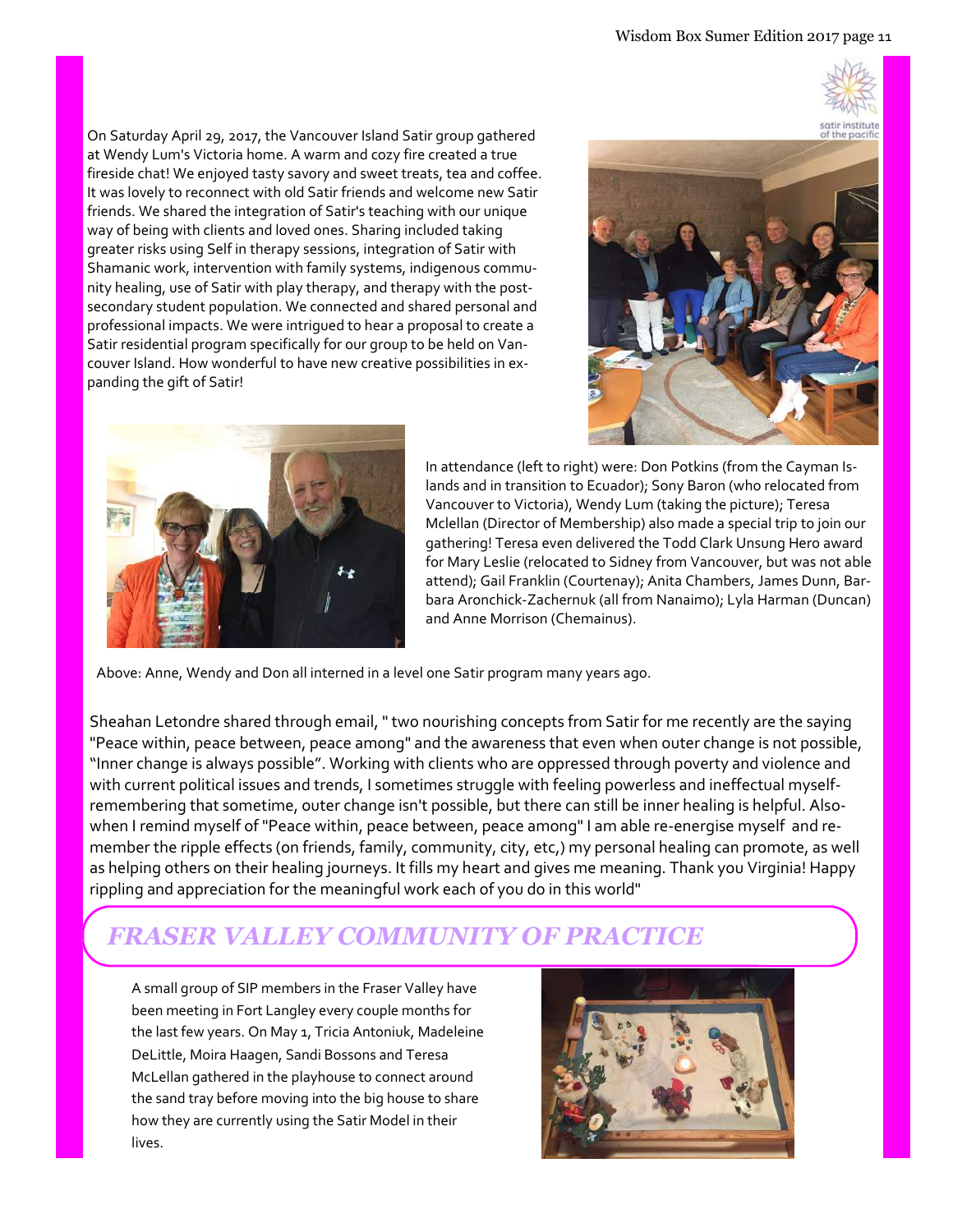### Our newest Fireside chat is being held in Kamloops.

# **Satir Fireside Chat**

#### **Connection, Growth, Community**



Open to all helping professionals & therapists who are curious and want to learn more about the **Satir Transformational Systemic Model** 

Please join Jennifer Barrett and Corrinna Douglas who are hosting this event Where: Seasons Consulting Group, 380 Seymour Street, Kamloops, BC When: Tuesday July 18, 2017 7:00 to 9:00 pm

For More Information and to RSVP Contact:

Corrinna Douglas 1-250-572-5568 satirmktg@gmail.com

If you are interested in joining any of these ongoing gatherings (Vancouver Island, Fraser Valley, Kamloops) or are interested in hosting your own, please contact Teresa McLellan, Director of Membership at membership@satirpacific.org or you can contact the organizers directly below:

The next Fraser Valley gathering will be Monday July 10. Please contact Tricia Antoniuk at tricia@antoniukcounselling.ca for more information

The next Vancouver Island gathering will be held in October at Lyla's in Cowichan. Please contact Wendy Lum at

welum@shaw.ca for more information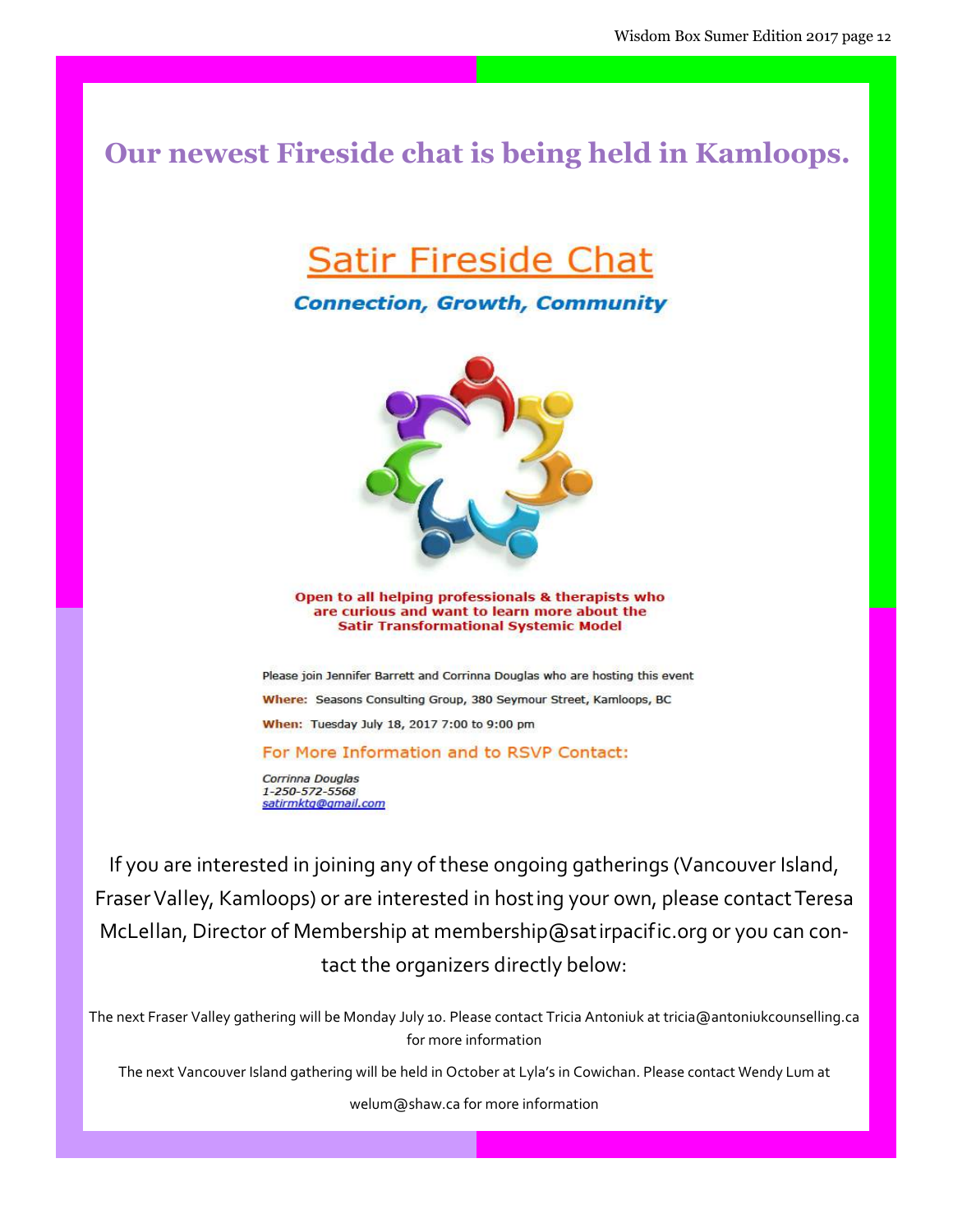# OTHER MEMBERSHIP NEWS



Some of our members are have been or will be presenting at various conferences so we wanted to :

- 1. Let you know what other SIP members are doing with their Satir training
- 2. Highlight these members and appreciate them for spreading the Satir Model
- 3. Share with you which conferences they will be presenting at in case you are interested in attending

Wendy Lum will be presenting on "Infinite Possibilities in Present Moment Transformation: Zero Infinity and Satir's Iceber Metaphor" at the 19th Annual Canadian Energy Psychology Conference in Vancouver BC October 2017 (see link below)

https://www.epccanada.ca/

Madeleine DeLittle recently presented " An Introduction to Neuroscience and Satir in the Sandtray" at the CCPA conference in St John's New Brunswick earlier this year in May. She will be also be presenting this fall at the BC Teachers conference

#### **LET YOUR LIGHT SHINE**

We want to illuminate the world with the transformational impacts of Virginia Satir's work

If you are sharing your work and wisdom with the use of the Satir Model in any conference, and you are a member of Satir Institute of the Pacific we want to hear from you!

Learn how we can support your presentation by contacting **Corrinna Douglas** satirmktg@gmail.com

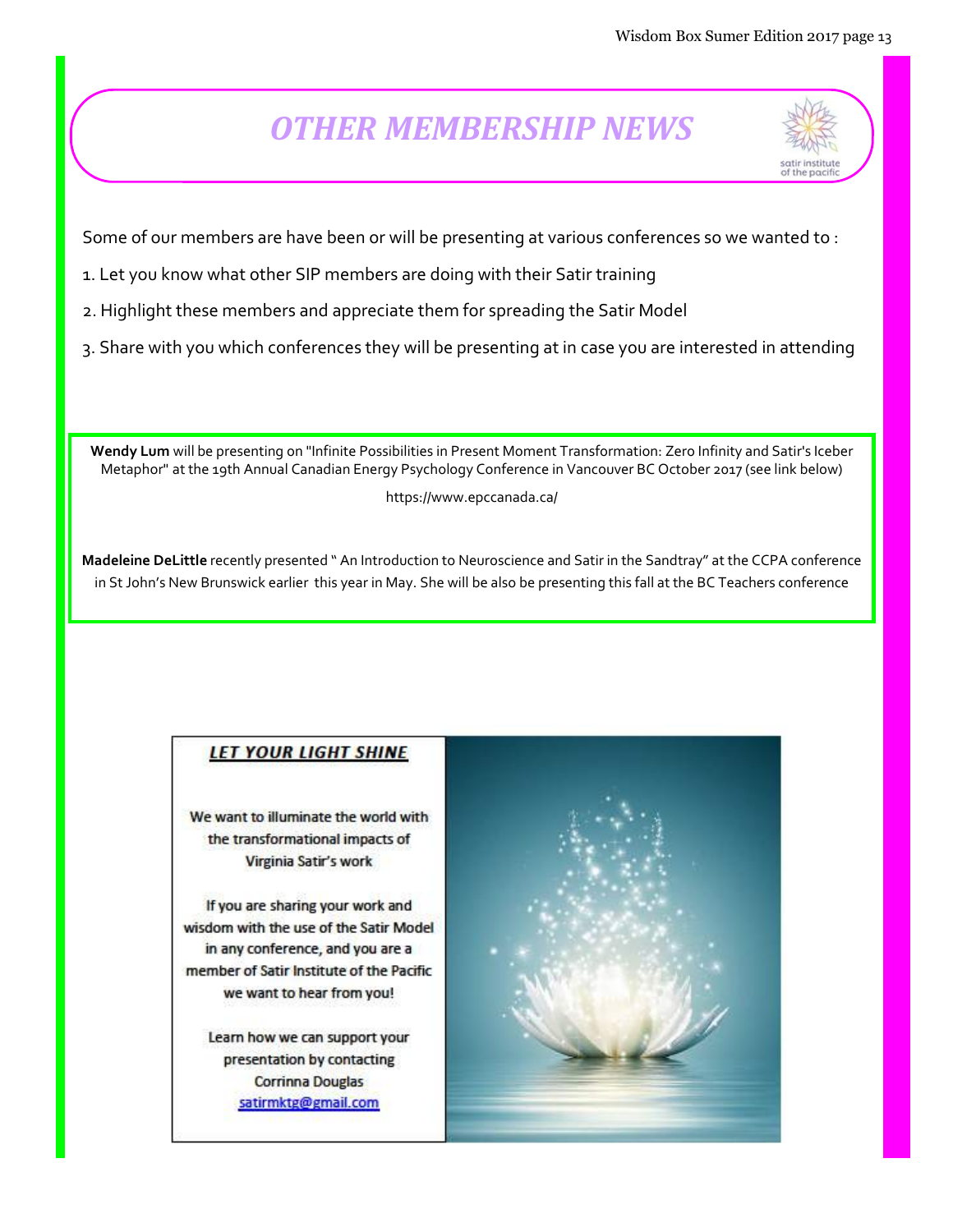# INTERNATIONAL NEWS

SIP wishes to thank the many generous donors who gave money to provide bursaries for participants in Kenya who otherwise would have been unable to afford the program.





Foundations of STST group Advanced Applications in STST group

Participants came from as far away as five hundred miles from Nairobi to attend the Satir training programs. The recent trainings in April had a diversity of participants including an army chaplain with the rank of a major in the Kenya Defence Force, a rehabilitation director with Kenya Prisons department, two school counsellors, four pastors, a missionary working in Kenya from Canada, and university students working on their MA or PhD in Marriage and Family Therapy. All of the participants from the Advanced Applications of STST program were graduates with MA degrees who are practicing clinicians (Marriage and Family Therapists, School counsellors, Pastoral Counselling, etc.).

The Satir Model seems to be steadily gaining ground amongst the Kenyan mental health workers and spiritual leaders, and the hope is to extend Satir training programs to the various arms of the government.

Plans for 2018/2019 include bringing some more trainers to Kenya to expand the work we are doing there. Plans are underway for programs such as Satir in the Sand Tray (Madeleine DeLittle), working with trauma (Dr. Carolyn Nesbitt), a program for prison staff (Jennifer Nagel), another Level 1 (Dr. Carolyn Nesbitt for phase 1 and Jennifer Nagel for phase 2), and a Level 2 program for sometime in 2019 (Linda Lucas).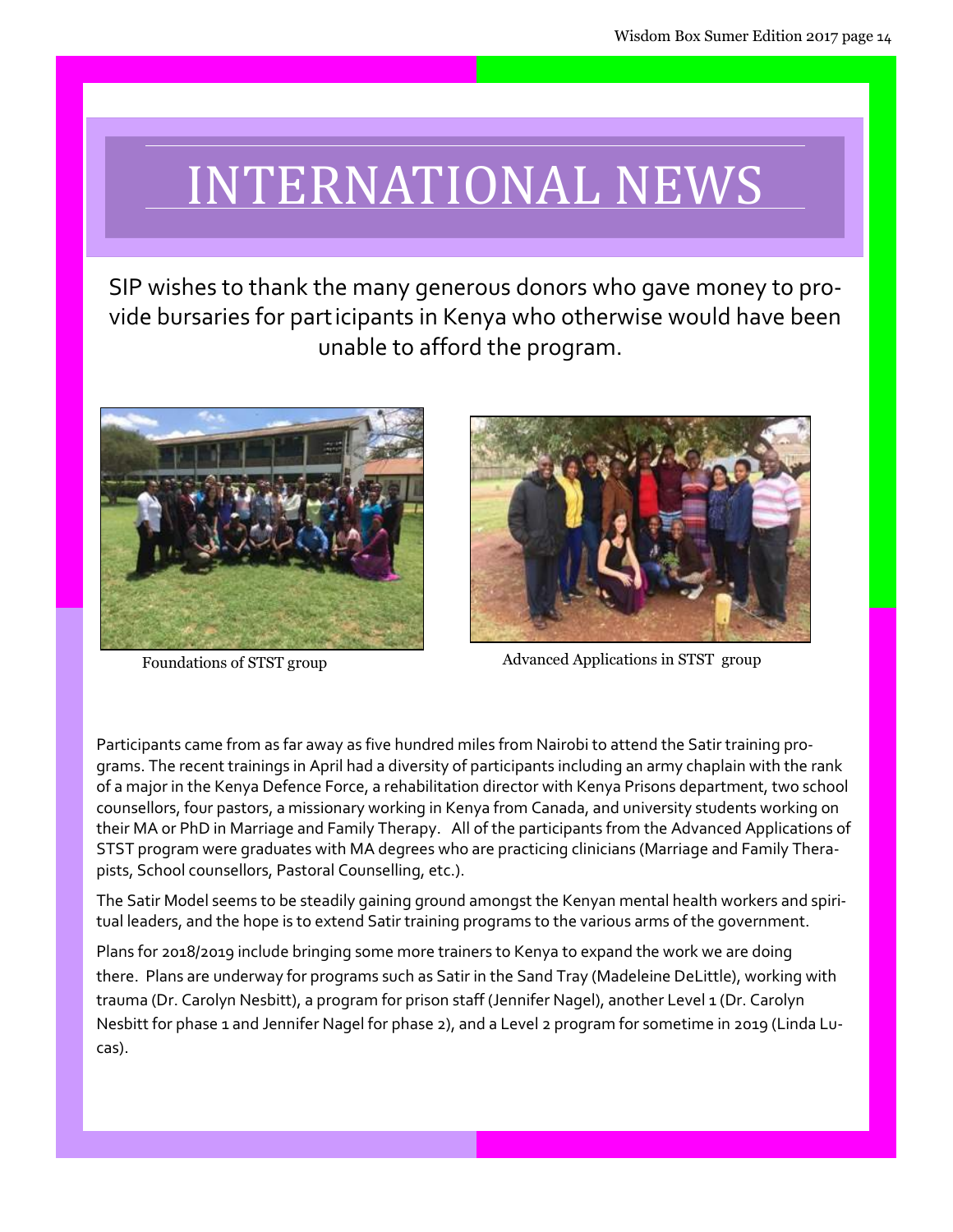# Satir Transformational Systemic Therapy Level II - My Experience as a Therapist

(Sarah Njoroge)

The genesis of my Satir Transformational Systemic Therapy testimony: When I first heard about STST level I, I wondered what new thing I was going to learn. Prior to the training, I had thoroughly engaged with Satir experiential therapy materials in class and presented on it. But the first day I sat in the training, I was proven wrong. I realized the difference between studying and experiencing it at a personal level, as a therapist.

The experience was an eye opener to the elements of transformational change and how they worked. Within the five key pointers to these elements, I learned how to work with clients as a therapist. STST is one of a kind that I experienced working through the whole self. I did not experience a transformational change for a time but a lifetime. Besides that, I also witnessed transformational change in clients I worked with using the STST.

The second phase of my testimony began when I received an invitation to attend STST Level II. While I thought being conversant with the iceberg, family map and coping stances was all I needed to apply for my clients. I had the curiosity of what more there was to learn. Again, I was proven wrong on the second day after recapping on Satir Transformational Systemic Therapy Level I. First, I must appreciate the presence & efforts of our program leader Jennifer Nagel. The beauty of the process; was that she was the same facilitator in STST level I. She had earlier on heard about clients' transformation stories notwithstanding personal transformation stories as well.

There was a renewal in connections in the beginning of our class and the proceeding ones too. To state that the unfolding of the class was magical may be an understatement. The lessons were fundamental and a mirror to my personal life and that of my clients. I made special observations in my clients on every aspect of what we learnt on STST level II. It was quiet an empowering moment especially on the areas I got stuck with certain clients.

The Mandala, Ingredients of interactions, the personal iceberg metaphor - working with couples etc were amazing. It reminded me of this client who walked into the counselling room, without going into story telling I worked through his iceberg. I managed to conceptualize his intrapsychic and interactive dynamics and at some point he went like "how did you get it right in such a short time of our interaction?" He acknowledged that he was afraid to see a counsellor because he was not willing to talk about his painful/shameful story/past. Right there, I was able to appreciate the STST level II applications that do not necessarily entail a tall order to exposure. While safety & rapport are necessary to build at the initial stages of therapy; this means that the therapist can breakthrough with a client at any level/position the client is at.

Allow me to be vulnerable and say that my greatest concern was the applications for STST Level II contextual relevance to the Kenyan culture. But since I began applying the applications of Satir Transformational Systemic Therapy with my clients, my concern has developed into an opportunity. I have realized that the applications are very flexible to apply in any cultural setup and besides, add-ons interventions are very welcomed through the process. This is freeing to discover on my own practice than having being convinced by another party.

I cannot identify any client that I worked with using the STST applications that did not have a breakthrough, yet again to say I witnessed transformation in their lives. It was life changing for me as a therapist, just to know that as person (using self) was key in this process. This has heightened my consciousness in grounding self not only in therapy but also in my normal interactions with people. I cannot thank Jennifer more for emphasizing on this as an important tool to apply. Finally, I am grateful for the triad hours that we had to put in to complete this course; they have been experiential and life changing just to see the transformation amongst us therapists.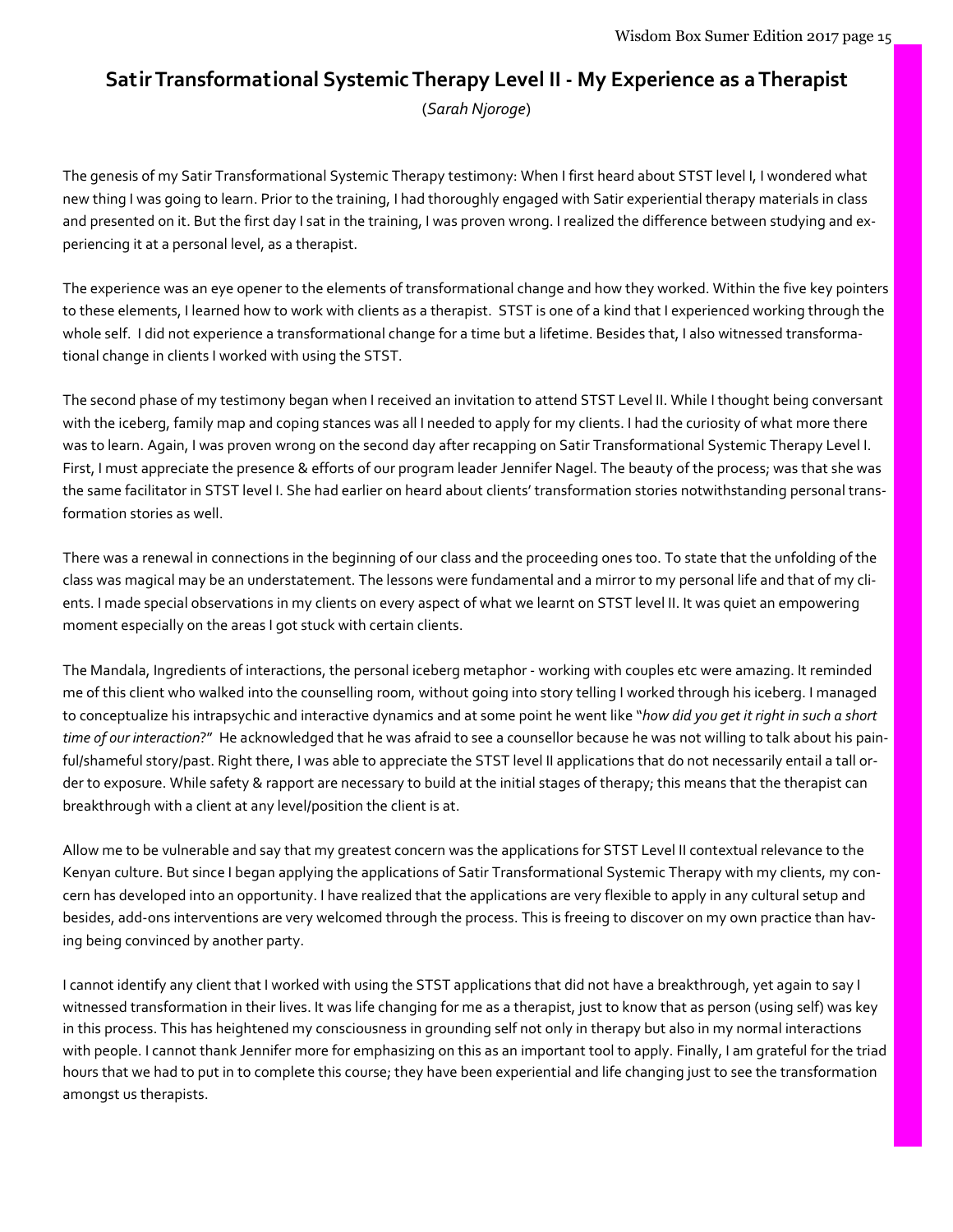#### The Wisdom of Virginia Satir - The Satir Model from a Kenyan Perspective By Marion Keinamma, Marriage and Family Therapist, Nairobi, Kenya

Interacting with the Satir Model of therapy has helped me realize that Virginia Satir was a woman of incredible wisdom and emotional sensitivity. She loved people with all her heart, was selfless and had a soft spot for hurting families. Her passion and desire was that family members coexist in peace and harmony.

The Satir growth model is one of the most effective approaches to therapy I have ever known. In my view, the approach "encompasses all wisdom". This is because it seems to integrate most other therapy theories known to man by simply exploring the personal iceberg of clients. In her approach, Satir was inherently person centred, narrative, structured, cognitive, emotional, and system oriented just to mention a few.

Experientially understanding the Satir growth model first transformed my own life. Gaining insight of my coping stances under stress and that of my close family members healed my soul instantaneously. It especially helped me understand my brother who Satir would call the "troubled child". Relating with my friends and family members without insisting that they meet my expectations of them has made my social life happier and more peaceful.

 Exploring my personal iceberg in regard to my family of origin helped unearth some unconscious material regarding the relationship between my late mother and I that had troubled me for many years. The process triggered healing and reconciliation in my heart. I am now able to competently "Satir" my unmet expectations. This has resolved my anger tantrums. I am also more accommodating of myself and others since I took the Satir level I training in 2013. Sculpting and the Satir Mandala are skills I cherish and continue to perfect as I work with individuals and family members. I was excited to sculpt eleven family members last year. In other words, sculpting is effective in Kenya.

After taking the Advanced Applications of Satir Transformational Systemic Therapy in April 2017, I am more confident and eager to use sculpting with my clients. On the same breath, the importance of balancing the different aspects of my life became clear as I learned the Satir Mandala. I was able to feed my neglected interactional self immediately after the training. This rejuvenated me in ways that I cannot begin to describe. Learning the Satir Mandala is making a huge difference in my clients.

In conclusion, the new learning and experiential aspect of the Satir Model have brought back meaning in my life in ways that 100 sessions of other models of therapy would have never accomplished. I wish to thank Jennifer Nagel (Canada), Amos Keya and all the other people working behind the scenes for making the Satir Model trainings in Kenya possible within the last 4 years. Being part of the team that is continuing with Satir's vision of transformed functional families is exciting.

I pray that the Satir Model approach would saturate every village in the whole world for the sake of peace and harmony in family relationships.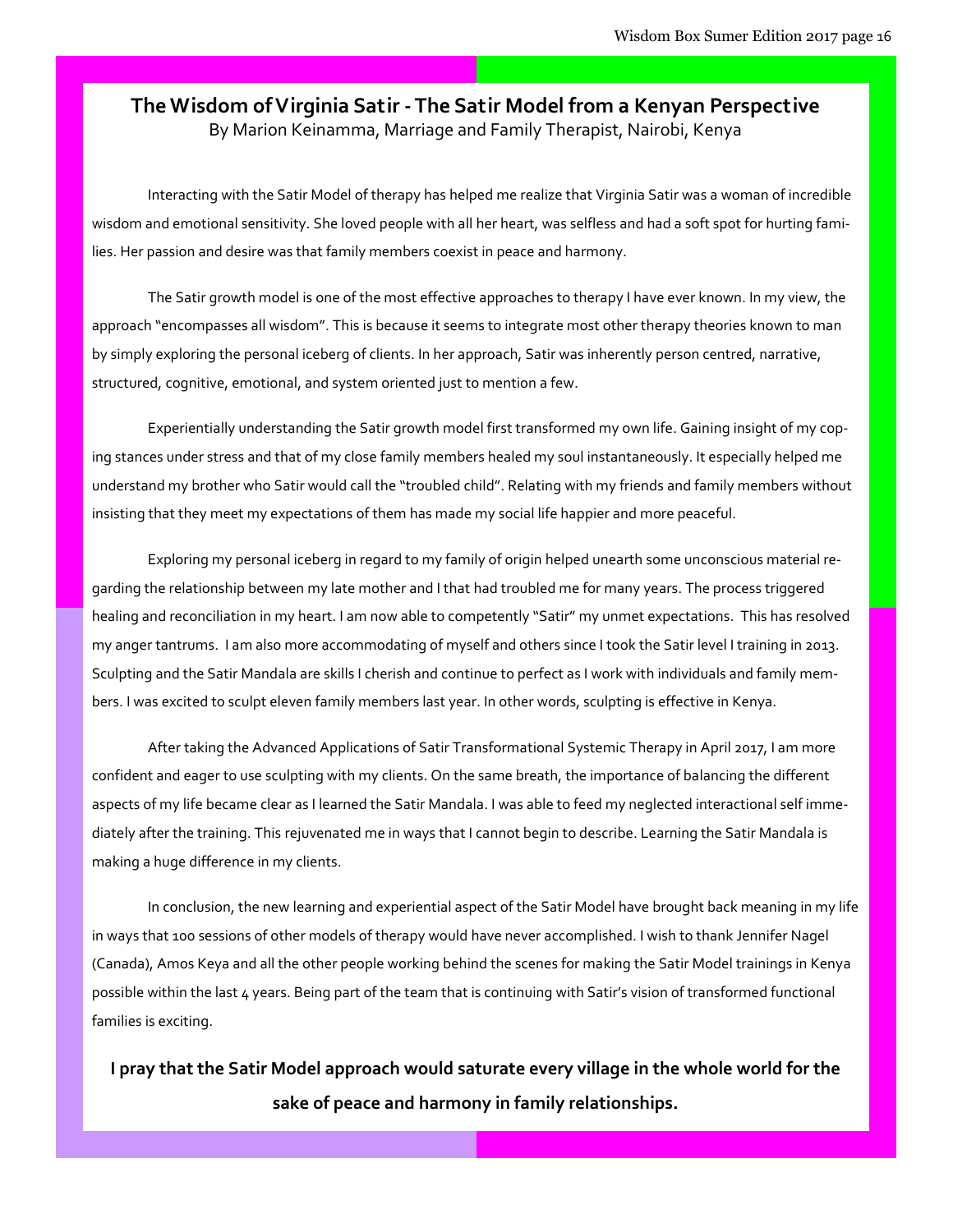

**International Family Therapy Association** 

Visit Our Websites www.ifta-congress.org  IFTA's 2018 World Family Therapy Congress March 7 - 10, 2018 in Bangkok, Thailand Congress Headquarters: Westin Grande Hotel Call for Presentation Proposals is OPEN

THEME: Family Therapy - East Meets West We invite you to submit your proposal BEFORE the DEADLINE September 30, 2017



Sharon Loeschen, President of The Virginia Satir Global Network (VSGN), has invited us to sign up for, and send contributions (if you feel inspired to do so) for consideration of publication in VSGN's News Flashes. To get the News Flash, go to www.satirglobal.org and on the Home page, right lower corner, and sign up for it. To submit contributions for consideration in the Newsflash please send them to Sharon Loeschen @ <sloeschen@gmail.com>

Next year's IHLRN conference will be held in Sun River, **Oregon in October 8-15, 2017** and I hope many of you will start thinking about attending. Satir Global will have their annual meeting as well. We will notify you when you can register for it!

 Sharon Loeschen President, Satir Global Network



DID YOU KNOW that with a VSGN membership you have access to treasured archives of documents and videos?

They also have online education classes on Satir Fundamentals and Satir Process. Check it out!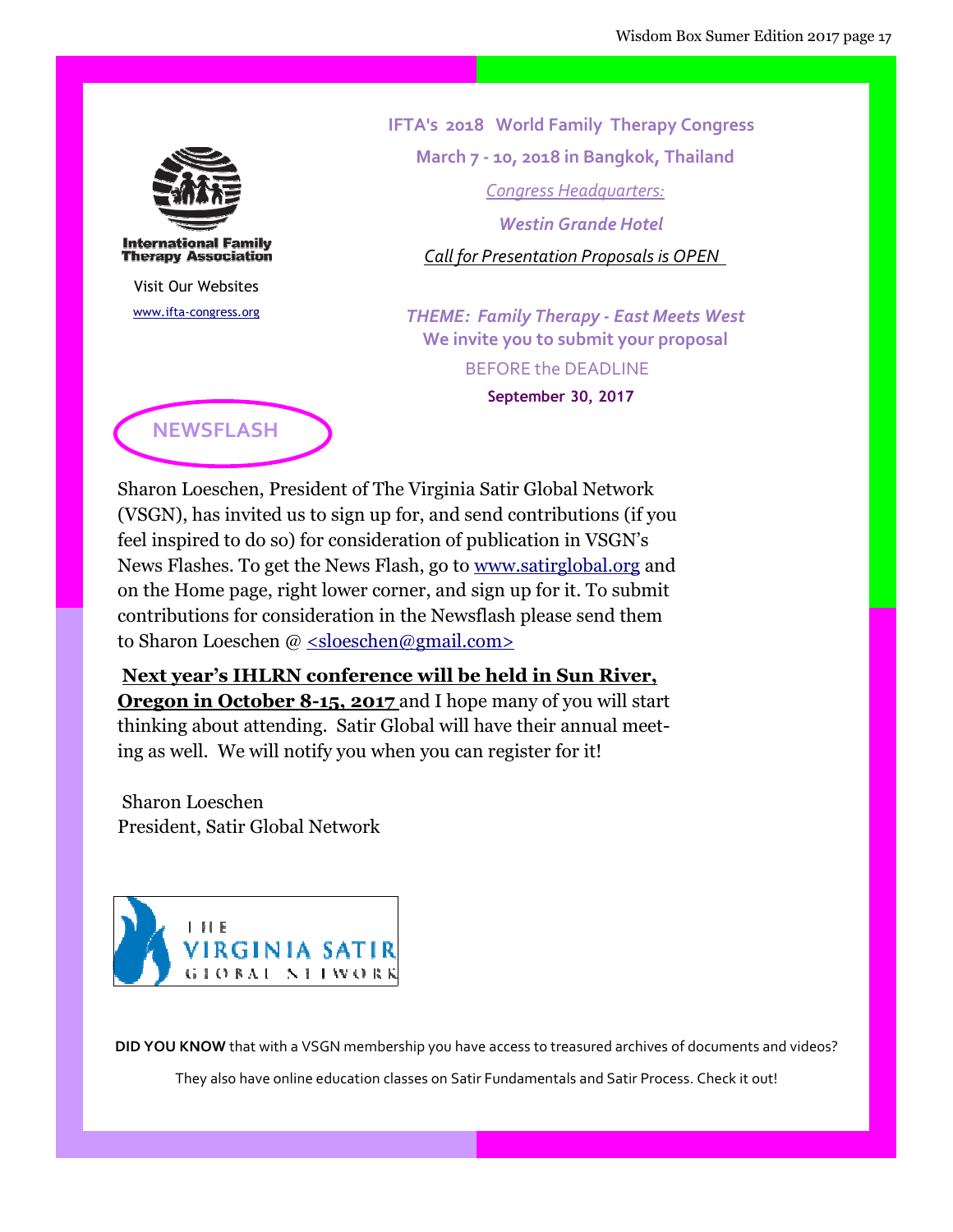# **RESOURCES**

Have you signed up to receive the latest issue of the Satir International Journal?

#### IF YOU HAVEN'T, REGISTER NOW! IT'S FREE

#### Go to: https://journals.uvic.ca/index.php/satir

On the opening page, you will see a place to register (USER) to the right of your screen. Sign in there. When you register, you will be notified when a new issue is published on-line. We publish yearly in the Fall. In the meantime, you can browse around and take a look at back issues. You are free to print any articles you choose and as long as you site the journal as its source, you can use the articles in teaching, with clients and colleagues, or any way you choose.

#### HAVE A MANUSCRIPT YOU'D LIKE TO SUBMIT?

Go to: https://journals.uvic.ca/index.php/satir and click on **ABOUT** tab at the top of the page, scroll down to Submissions section, and click Author Guidelines. Submit to Jesse Carlock, Ph.D.: satir@uvic.ca

#### HAVE YOU ALREADY SIGNED UP BUT MISSED THE LAST ISSUE?

If you haven't already done so, I would like to recommend that you go to http://journals.uvic.ca/ index.php/satir/ as many of our members have written fabulous articles

#### Dear Satir Members,

You can access the updated Satir Annotated Bibliography on our website at:

#### http://satirpacific.org/wp-content/uploads/2016/06/2016-05-Annotated-Bibliography-Web-V3.pdf

This Bibliography may be reproduced, quoted or otherwise used in whole or in part, as long as it is accompanied by the following statement: "This bibliography was produced by the Satir Institute of the Pacific (www.satirpacific.org)".

Regards, Cindi Administrator, admin@satirpacific.org



of the pacific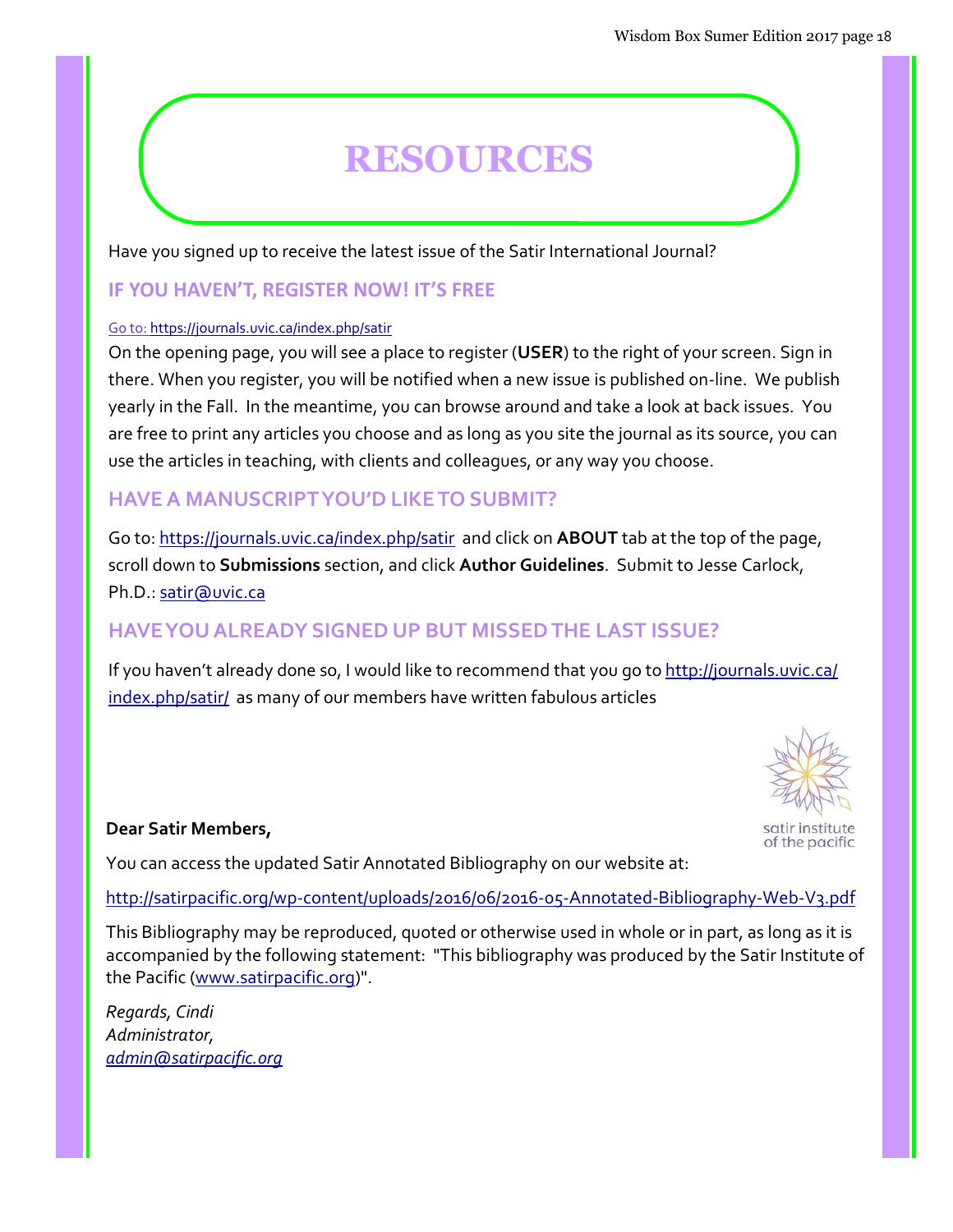

Send us your answers to the following questions to be entered into a draw for fun and exciting prizes!!!

- 1. What was the original start date (incorporation) for the Satir Institute of the Pacific? Hint…. We are coming up to a BIG anniversary!!!!
- 2. Name one of the trainers at the new Use of Self program offered at Bethlehem Retreat Centre in September 2017.
- 3. How many NEW SIP Logos can you find in this Summer Edition of the Wisdom Box?



satir institute of the pacific



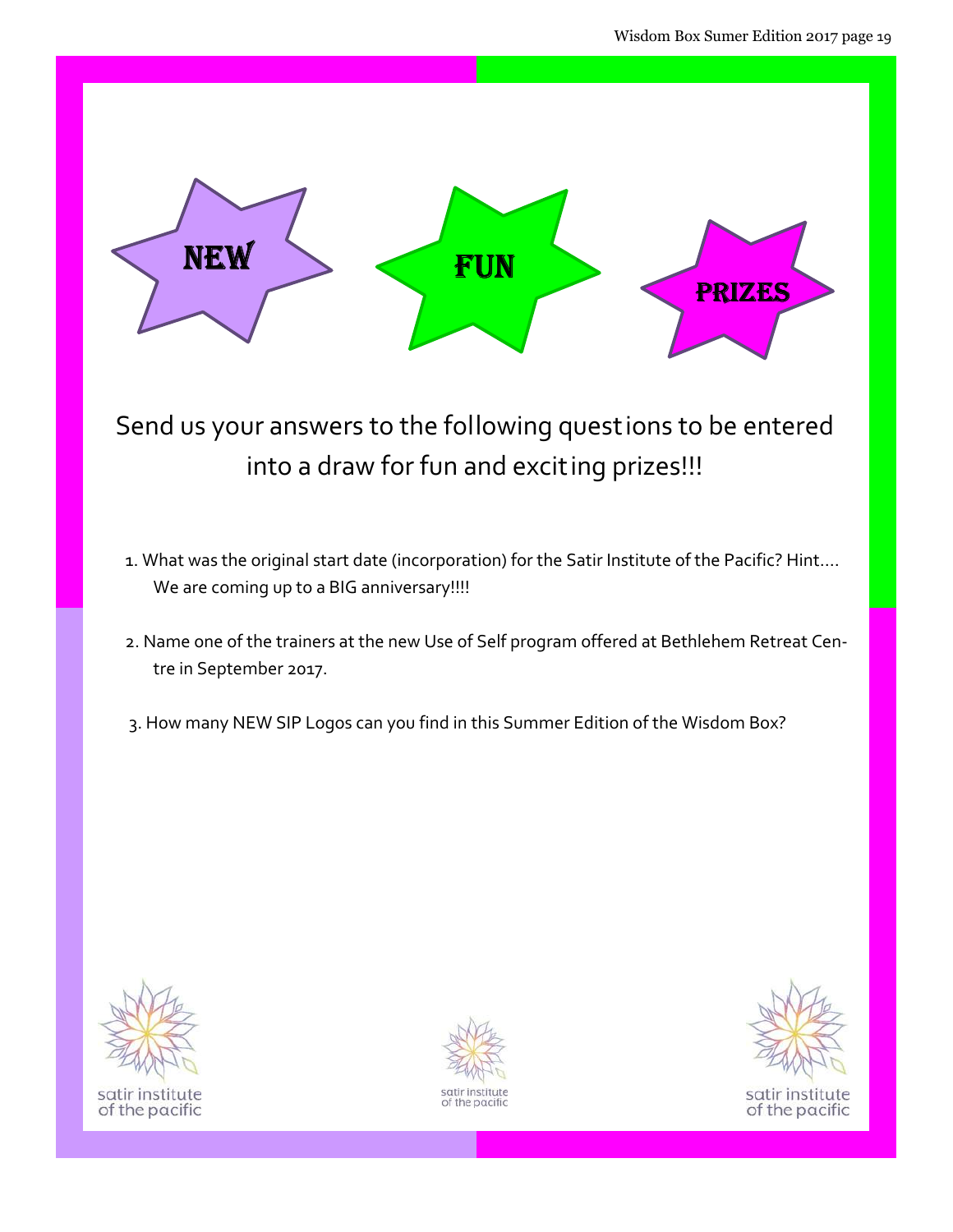# APPRECIATIONS







My first and most heartfelt appreciation goes to Virginia Satir for her life, her passion, her brilliance, her creativity, her ideas and her teachings. Thank you Virginia…..

I would like to send my gratitude to John Paterson for all the hard work he has put into editing the Wisdom Box for the last few years. We really appreciate your contribution John ….

Much appreciation to our loyal SIP members who support our mission to continue Virginia's work in both our personal and professional lives

As the Director of Membership, I would like to send a message of appreciation to Lisa Shar who has volunteered to help SIP set up a WeChat group in China so our members can connect more easily. Thanks Lisa …..

To Anne Morrison and Wendy Lum, thank you for all the work you have done to keep the Satir community thriving on Vancouver Island

Lots of appreciation goes to Cindi Mueller, our administrative assistant who does so much more that just assisting. We appreciate your positive, hardworking, loyal and loving spirit. Your wisdom and intuition is valued beyond words.

Finally I wish to send great appreciation to Michael Callaghan for his many years of service to SIP and all of us on the board. You have been a solid and steady contributor for many of the great achievements within our organization. Thank you for your leadership…..

Please send us your appreciations to newsletter@satirpacific.org

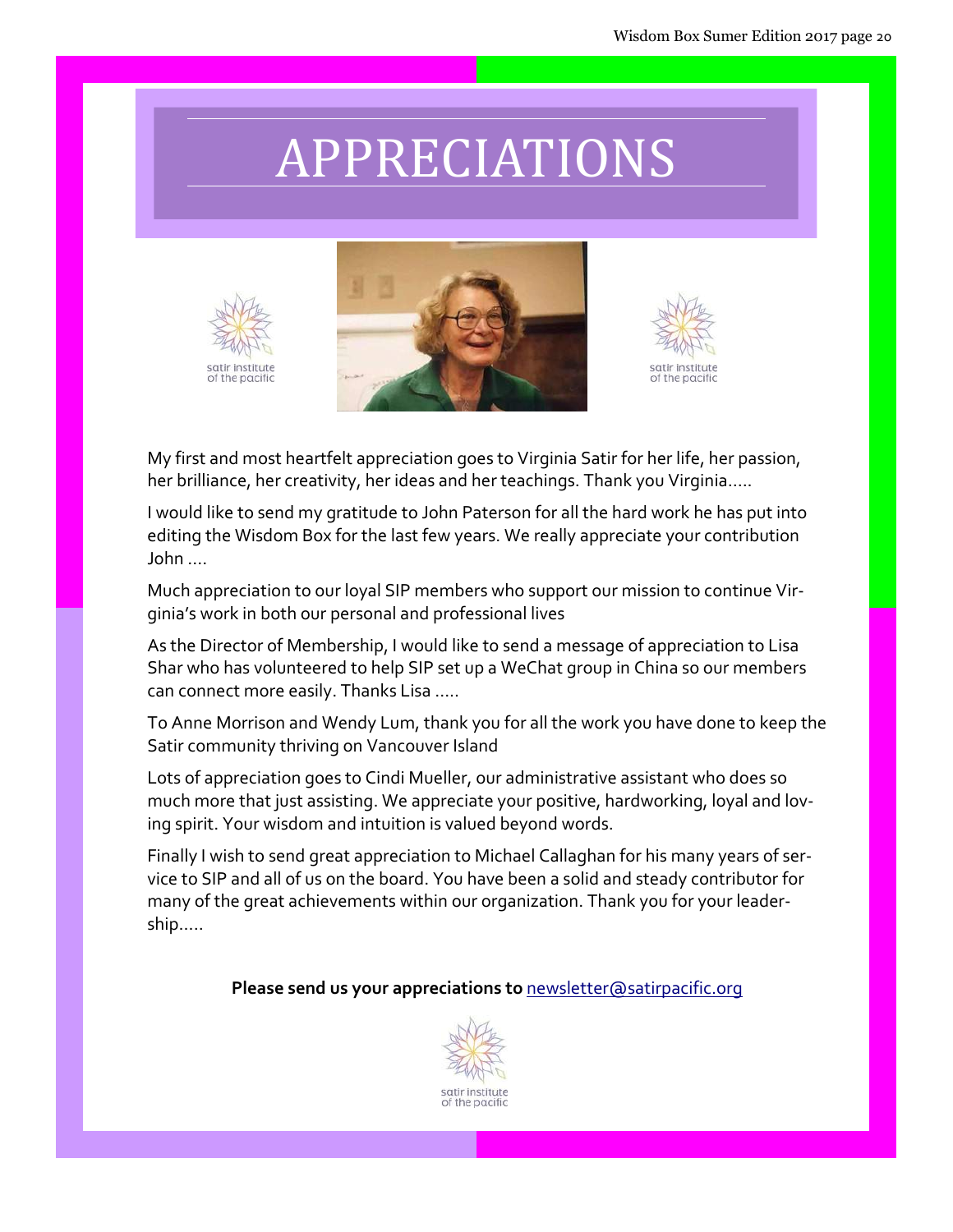

## Attention Members:

The Wisdom Box is published 4 times per year: Winter, Spring, Summer, and Fall.

#### The next deadline for submission will be September 26, 2017.

Please submit any news, pictures, articles, stories, ideas, queries, poems, or anything else you think would interest the membership to the Editor newsletter@satirpacific.org We would love to hear from you.

DID YOU KNOW that members can advertise for free in this newsletter. We do reserve the right to not publish any article or advertisement that is not in keeping with the tenets of the Satir Model.

Please forward any brief personal advertisements via e-mail attachment (in Word for Windows format) for the Editor at newsletter@satirpacific.org

Bianca Rucker, PhD is an experienced approved AAMFT supervisor offering supervision for therapists wishing to become clinical members of AAMFT or BCACC. Supervision and consultation is also provided for therapists who would like to improve their effectiveness. Special expertise is offered in the area of sexual and relationship therapy. Fee is \$150/hour for supervision. Inquire about reduced fees for certain circumstances. Supervision available at Cambie and Broadway, and also at Boundary Road and Marine Drive. Contact Bianca Rucker at: Bianca Rucker and Associates Inc., #400, 601 W. Broadway, Vancouver, BC V5Z 4C2 Tel: 604-731-4466 Email: br@biancarucker.com or visit www.biancarucker.com

Wendy Lum, MA, Registered Clinical Counsellor and Registered Marriage and Family Therapist is an approved AAMFT Supervisor. She is offering supervision for therapists and counsellors. She has been a practicum supervisor for UVic Counselling Services practicum counselling program since 2007. Wendy's focus is on use of self and increasing personal presence and congruence in order for greater impact on Client's growth and change. Location: Victoria, BC. Tel: 250-920-9228 Email: innerchange@shaw.ca or visit www.innerchange.ca